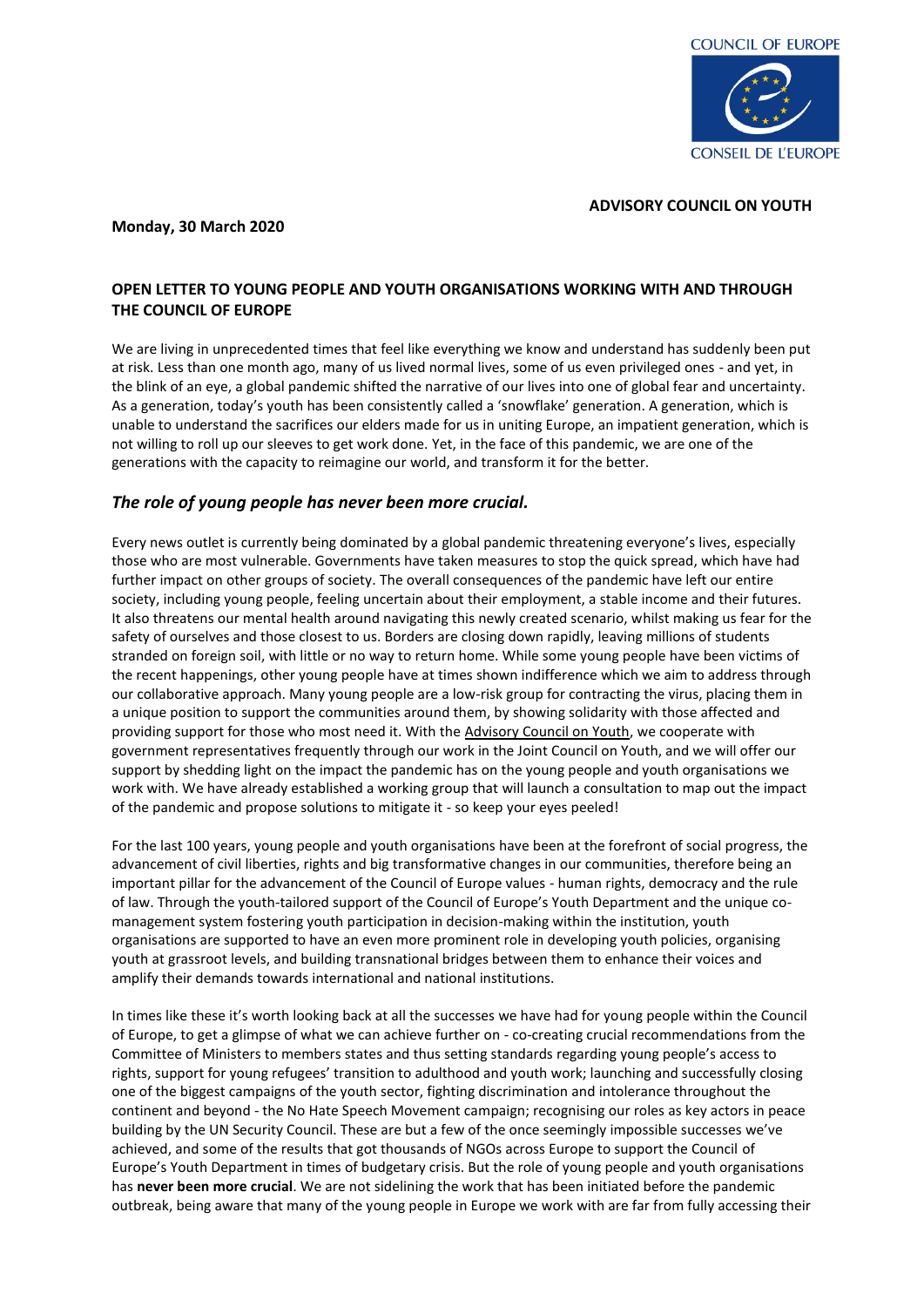fundamental rights and anticipating that the global pandemic will exacerbate that - creating even more disadvantage in the social balance.

## *Let this mandate be our contribution to a better world.*

This week, I started my mandate as Chairperson of the Advisory Council on Youth, together with a team of 30 champions in an adventure for the next two years. An adventure that will consist of bringing the needs and rights of the young people and youth organisations we work with to the highest levels of the Council of Europe and its member states. With this letter I hope to reassure you that the Advisory Council on Youth will adapt to the new situation, and explore how we can support the Youth Department to adjust to the new context so that it supports those young people and youth organisations on the ground who need it most. Young people's access to rights have posed a challenge far before the pandemic, and even more so now. We want to ensure that youth organisations are well equipped to deal with current and upcoming challenges in upholding equality, human rights and democratic citizenship.

The year 2020 marked the start of a new mandate for the Advisory Council, which has been busy working remotely for the past few days - setting up management structures and working groups to ensure our work continues. Thirty young, bright and motivated individuals are now ready to **fight unconditionally for young people in Europe**, both for mitigating the consequences of the pandemic, but also looking towards the future of our two year mandate, ensuring we're on track with our long-term initiatives. Please join me in wishing them a successful mandate, which started in times of crisis, instead of times of tranquility.

We look forward to working closely with the European Youth Forum, National Youth Councils and local, national and international organisations working throughout the continent to further advance our work in tackling common challenges for the youth of Europe.

Some might say, given the state of alarm across the world, that this is not a priority. We say let us use this mandate to give a voice to the voiceless, to honor generations who have given their lives to build a better Europe for us, and to continue building a world where young people, regardless of where they come from, what they believe in, who they love, or who they are, can fulfil their potential and thrive. Let this mandate be our contribution to a better world.

We will be reaching out to you, young people and youth organisations, to learn more about your needs, experiences and work. Support us. Help us. Advise us on how we can better represent you. Tell us how you contribute to advancing youth rights, youth participation, youth work and the role of young people in developing pluralistic, democratic and inclusive societies and peace.

## *Join the movement and let's make history together.*

### Andrea UGRINOSKA Chairperson of the Advisory Council on Youth of the Council of Europe 20/21



Mihai DRAGOS - Vice Chairperson Nika BAKHSOLIANI - Bureau Member, Priority Focus Group 1 - Access to rights Alice BERGHOLTZ - Bureau Member, Priority Focus Group 2 - Youth participation Spyros PAPADATOS - Bureau Member, Priority Focus Group 3 - Inclusive societies Sean ELLUL – Co-ordinator of Communications Georgina LABODA - Rapporteur on Roma Issues Marine KURTANIDZE - Gender Equality Rapporteur Marijeta MOJASEVIC - Rapporteur on Mainstreaming Disability Issues Tilemachos BONI - Programming Committee, NSC Universities for Youth and Development Karen AYVAZYAN - Programming Committee, Young People in Rural Communities Nami ISAKI - Programming Committee, World Forum for Democracy Mila LUKIC - Programming Committee, EU-CoE Partnership